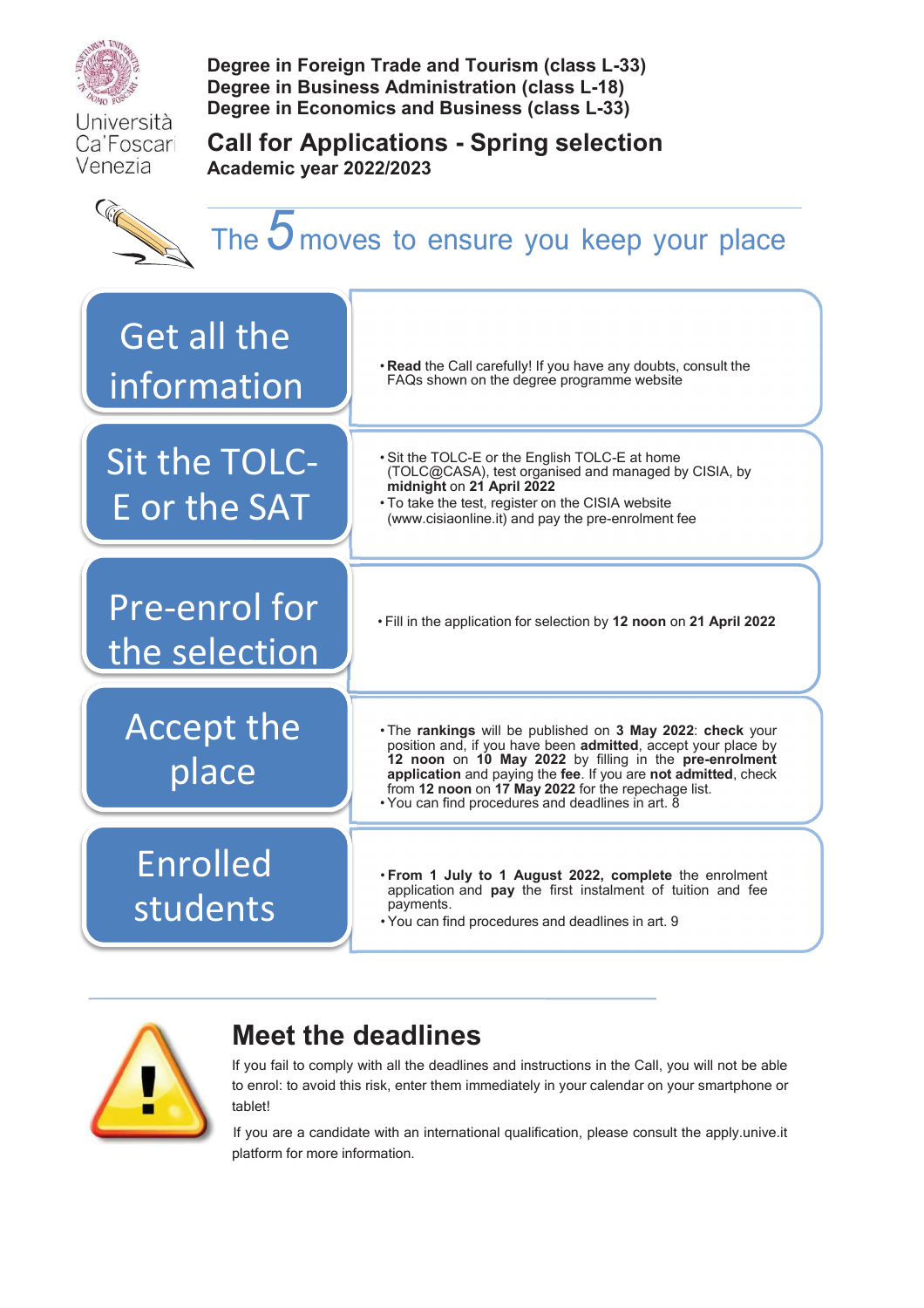## *Art. 1. Purpose of the call and general principles*

1. This call governs the enrolment procedures for the first year of the degree programme in Foreign Trade and Tourism, Business Administration and Economics and Business at the Ca' Foscari University of Venice for the Academic Year 2022/2023.

2. Once enrolment in the degree programme has been completed, suspension for enrolment in another degree programme, outgoing transfer and internal transfer are not allowed for the first year of the course.

3. The personal data provided by candidates<sup>1</sup> will be processed, in paper or electronic form, according to the regulations in force and included in the information available on the University website page: https://www.unive.it/pag/34663.

4. Candidates will be guaranteed access to the documents, in accordance with the provisions of Italian Law 241/1990 and subsequent amendments.

5. Candidates are advised not to wait until just before the deadlines governed by this call to complete the admission procedures for the degree programme in question. The University shall accept no liability for any malfunctions due to technical problems and/or overload of the communication line, and/or systems, or for any errors attributable to the actions of third parties, unforeseeable circumstances and force majeure.

## *Art. 2. Places available*

- 1. The places available in the **spring selection** for Italian, EU and non-EU students residing in Italy are as follows:
	- · **205** for the degree programme in Foreign Trade and Tourism (Foreign Trade and Tourism Economics curricula);
		- · **180** for the degree programme in Business Administration (Business Administration curriculum);
		- · **110** for the degree programme in Business Administration (Business Administration and Management curriculum);
		- · **185** for the degree programme in Economics and Business (Economics and Business curriculum);
	- · **65** for the degree programme in Economics and Business (Economics, Markets and Finance curriculum).
- 2. The **total** places available for enrolment in the first year of the degree programme in Economics are as follows:
	- · **340** for the degree programme in Foreign Trade and Tourism (Foreign Trade and Tourism Economics curricula);
	- · **300** for the degree programme in Business Administration (Business Administration curriculum);
	- · **180** for the degree programme in Business Administration (Business Administration and Management curriculum);
	- · **310** for the degree programme in Economics and Business (Economics and Business curriculum);
	- · **110** for the degree programme in Economics and Business (Economics, Markets and Finance curriculum).
- 3. The places not assigned in the first selection will be made available in the following selection.

4. Of the total number of places indicated above, for non-EU international students needing a visa to enter Italy for long-term stays who meet the requirements of the M.I.U.R. note – Prot. No. 1291 of 16 May 2008, are reserved:

- · **30 places, of which 5** reserved for students of Chinese citizenship (Marco Polo Project) for the degree programme in Foreign Trade and Tourism (Foreign Trade and Tourism Economics curricula);
- · **1 position, of which 1** reserved for students of Chinese citizenship (Marco Polo Project) for the degree programme in Business Economics (Business Economics curriculum);
- · **59 places, of which 4** reserved for students of Chinese citizenship (Marco Polo Project) for the degree programme in Business Administration (Business Administration and Management curriculum);
- · **10 places, of which 4** reserved for students of Chinese citizenship (Marco Polo Project) for the degree programme in Economics and Business (Economics and Business curriculum).
- · **20 places, of which 4** reserved for students of Chinese citizenship (Marco Polo Project) for the degree programme in Economics and Business (Economics, Markets and Finance curriculum).

Different forms of selection may be envisaged for this category of students. Further information can be found in the course descriptions on the website dedicated to international student: apply.unive.it.

5. The enrolment of non-EU students residing abroad in possession of the requirements set out in the M.I.U.R. note - Prot. No. 1291 of 16 May 2008 is subject to the evaluation of academic qualifications, via the special online procedure available on apply.unive.it.

## *Art. 3. Admission requirements*

 $\overline{a}$ 

1. Admission is subject to possession of one of the following academic qualifications:

- five-year secondary school diploma, including language schools recognised by law;
- · diploma from teacher training college and art schools with a 1-year supplementary course; candidates who have not done the additional year can still participate even if, in the case of enrolment, they may be assigned grade debts to be recovered, according to the procedures established for each degree programme, within the first year of the course and without prejudice to any other additional educational obligations deriving from verification of preparation;
- · high school diploma obtained in accordance with Italian Law 27/10/1969 no. 754;
- art diploma awarded by a State Art College;
- secondary school qualification obtained abroad, provided it is approved for enrolment.

2. Students enrolled in the last year of high school who intend to get their diploma in the school year 2021/2022 can also participate in the spring selection.

<sup>1</sup> From now on, for the sake of simplicity, the text of this call shall use the male gender to indicate the people to whom it is addressed, even if they include both genders.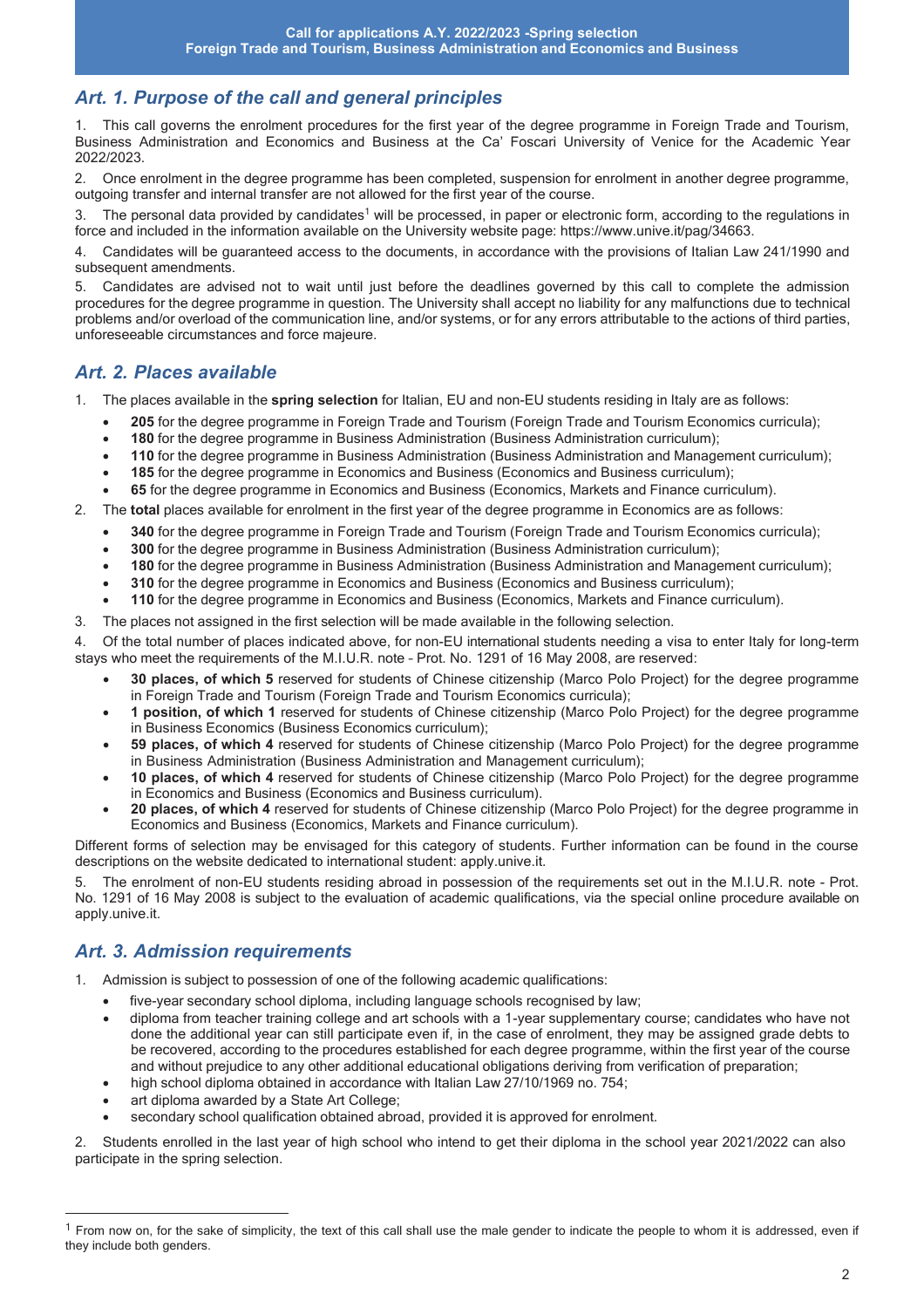3. EU and non-EU students with a qualification obtained abroad must necessarily undergo a preliminary online evaluation on the apply.unive.it platform. Further information on procedures and deadlines can be found on the "Preliminary evaluation for international students" web page available at the following link: https://www.unive.it/pag/12520/

## *Art. 4. Selection participation procedure*

- 1. The selection procedure is divided into **two** phases:
	- a) sit the **TOLC-E or English TOLC-E;**
	- b) **pre-enrolment** for the Ca' Foscari selection.

#### *4.1. Sitting the TOLC-E or English TOLC-E*

- a) Sitting the TOLC-E or English TOLC-E requires:
	- · registration for the test on the CISIA website (www.cisiaonline.it), selecting 'TOLC at the university' or 'TOLC@CASA' and registering for the test;
	- payment of the test registration fee of €30.00.
- b) To participate in the selection, the TOLC test must be taken by midnight on **21 April 2022**.
- c) For the purposes of this call, TOLC-E or English TOLC-E tests taken from January 2020 are valid.

#### *4.2. "SAT" and "GMAT" tests*

a) Candidates who obtained a total score of at least 955 out of 1600 in the SAT test or at least 490 out of 800 in the GMAT test are exempted from taking the test.

b) During the pre-enrolment phase, candidates who have taken either the SAT or GMAT test must upload the certificate displaying the score achieved, as indicated in point 4.3 below.

c) Candidates who obtained a total score of at least 955 out of 1600 in the SAT test or at least 490 out of 800 in the GMAT test shall be positioned in the ranking on the basis of the following conversion formula:

#### **SAT/GMAT test total score conversion**

*T*SAT = *Total score achieved by the candidate in the SAT test* 

*T*GMAT = Total score achieved by the candidate in the GMAT test

*T* = *Total score equivalent to TOLC-E or English TOLC-E score* 

*T* = 0.04186×*T*SAT - 30.977

*T* = 0.087097×*T*GMAT - 33.677

d) For the purposes of this call, SAT or GMAT tests taken from January 2021 are valid.

#### *4.3. Pre-enrolment for the Ca' Foscari selection*

**A** The online pre-enrolment procedure allows candidates to be included in the ranking for enrolment on the degree courses at *Ca' Foscari University of Venice, covered by this call, using the score achieved in the TOLC-E or English TOLC-E tests.* 

- a) To participate in the selection, candidates must pre-enrol online by **21 April 2022.**
- b) The online pre-enrolment procedure includes:
	- · **registration** on the university website (www.unive.it/registrazione or www.unive.it/registration).
	- Those who already possess access credentials to the Reserved Area, either for being former students or for having applied to other University programmes or courses, will not be required to register.
	- · it is possible to **access the reserved area** of the www.unive.it website in three ways, depending on the student's status:
		- o those who already have a student number and password (because they are former students of the university) can log in with these credentials;
		- o candidates of Italian nationality, or currently residing in Italy, who do not have a student number and password, must log in with SPID. To obtain the SPID https://www.spid.gov.it/
		- o students of a nationality other than Italian, who are not currently in Italy and who do not have a student number and password, may request access credentials via the link www.unive.it/nospidaccess;
	- · **enrolment for selection**, by selecting *Admission test* in the Reserved Area. To perform this procedure, in particular, candidates must:
		- o enter the details of a valid identification document and upload a copy (identity card, passport or driving licence);
		- o choose an order of preference among the curricula for which you would like to enrol (see point 4.4);
		- enter their academic results as indicated in point 4.6 below.

c) Candidates who have taken either the SAT or GMAT test must upload the certificate displaying the score achieved.

d) Once the online procedure has been completed, candidates shall receive a confirmation email at the email address provided during registration.

e) At the end of the pre-enrolment procedure, candidates will be able to print the pre-enrolment receipt with the pre-enrolment number that will be used to publish the final ranking.

f) Once the pre-enrolment procedure has been completed, changes may only be made to the choice of degree programmes and no later than 21 April 2022.

g) In the event of difficulties in completing the pre-enrolment procedure, candidates can request support from the Enrolment Area, on the page: https://www.unive.it/faqsforstudents.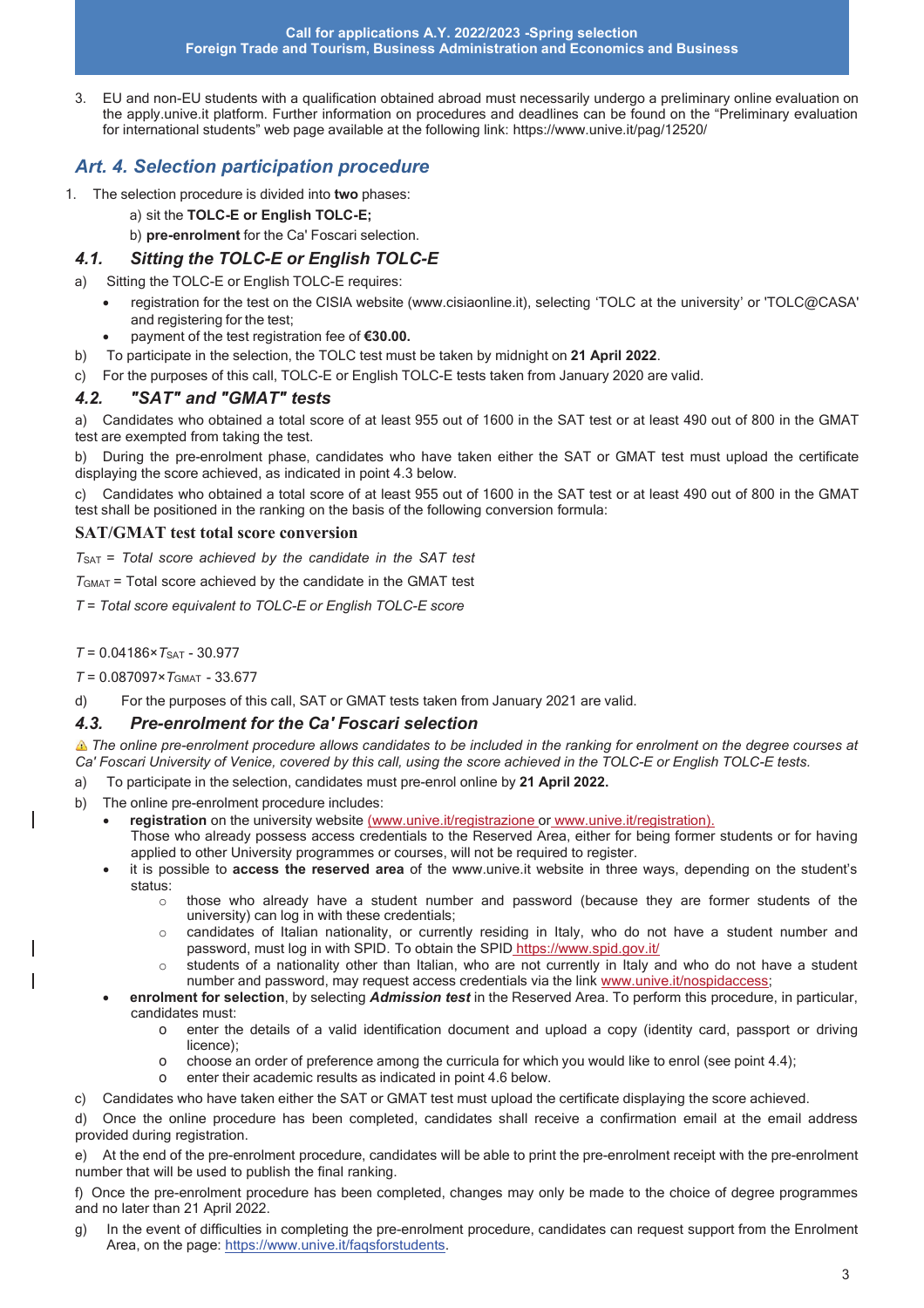#### *4.4. Choice of curricula*

a) In the degree programme pre-enrolment phase, pursuant to art. 1, paragraph 1, you can specify up to 3 choices, expressing an order of preference (1st, 2nd and 3rd choice), which shall be **binding** for the purposes of enrolment on the course.

b) If candidates are not classified in a position of admission to their 1st choice, the place in the 2nd choice course will be considered. If candidates are not classified in a position of admission to their 1st and 2nd choices, the place in the 3rd choice course will be considered.

*For example: Mario Rossi has chosen to compete for a place on the Economics and Business programme (Economics and Business curriculum) (1st choice) and the Business Administration programme (Business Administration and Management curriculum) (2nd choice).* 

*If he is classified for admission to both choices, he will only be admitted to the degree course in Economics and Business (Economics and Business curriculum) (1st choice) and the classification in the ranking for Business Administration (Business Administration and Management curriculum) (2nd choice) will be cancelled. He can therefore accept the place and enrol only on the degree programme in Economics and Business (Economics and Business curriculum) (1st choice).* 

*If he is not admitted to the Economics and Business programme (Economics and Business curriculum) (1st choice) and admitted to the Business Administration programme (Business Administration and Management curriculum) (2nd choice), he can:* 

- · *accept the place on the degree programme in Business Administration (Business Administration and Management curriculum) (2nd choice): in this case, he must subsequently complete the enrolment, under penalty of removal from the ranking, on the degree programme in Business Administration (Business Administration and Management curriculum) (2nd choice) and cannot under any circumstances request the transfer to the degree programme in Economics and Business (Economics and Business curriculum) (1st choice).*
- · *not accept the place on the degree programme in Business Administration (Business administration and management curriculum) (2nd choice) and apply for one of the places that may be vacated due to withdrawals.*

*If he is not admitted in any of the rankings, he can enrol only if he is classified for admission in ranking changes due to withdrawals (see art.8, point 2).* 

#### *4.5. English language certificate of at least level B2*

a) Enrolment for the curricula taught in English (Business Administration - Business Administration and Management curriculum, Economics and Business - Economics, Markets and Finance curriculum) is subject to possession of a certificate of at least level B2 in English.

b) The list of recognised certificates and exemptions are published on the dedicated page (www.unive.it/languagerequirements).

- c) The admission test **does not** constitute verification of English language proficiency of at least level B2.
- d) Eligible candidates must upload the language certificate attesting to at least level B2 in English, or the special selfcertification form in cases of exemption, at the time of enrolment.

#### *4.6. Academic results to be entered in the online pre-enrolment procedure*

a) For the preparation of the ranking referred to in art. 7, candidates must enter in the online pre-enrolment procedure the average of the marks obtained at the end of the school year preceding the year in which the high school diploma is awarded.

b) These data must also be entered by candidates who have already been awarded their high school diploma.

c) Candidates who have attended the school year preceding the year in which a high school academic qualification is awarded abroad and enrolled in the final year of a high school or who already hold a high school diploma and who have marks not expressed as a number out of 10, must first ask the high school they attend to convert them into marks out of 10.

d) Candidates who have obtained or will obtain their qualification abroad must indicate their average marks for the year preceding the year in which they obtained their qualification, using the grading or rating system used by their university of origin.

## *Art. 5. TOLC-E or English TOLC-E tests taken at home (TOLC@CASA)*

#### *5.1. General information*

a) TOLC@CASA tests, equivalent to CISIA Online Tests (TOLC) are a tool for the orientation and evaluation of initial skills, delivered on a computerised platform and managed by the Interuniversity Consortium of Integrated Access Systems (CISIA). These are individual tests, that differ from student to student, made up of questions automatically and randomly selected from the CISIA TOLC database using proprietary software, created and managed by CISIA. All the TOLC tests generated, of the same type, are of the same difficulty level. The CISIA TOLC database, containing the questions used in the tests, is protected and validated by scientific commissions specifically established by CISIA. With the TOLC@CASA, the test is taken at home instead of at the university.

b) Students admitted to the TOLC@CASA are enrolled in the fourth or fifth year of high school or have already been awarded a diploma.

c) The TOLC@CASA can be repeated, but only once a month (calendar month).

d) For the purposes of the selection of this call, the best score of all TOLC- E, English TOLC-E and TOLC@CASA tests taken will be considered.

e) The CISIA website (www.cisiaonline.it) offers TOLC test simulations and provides special manuals and mentors to prepare for the test (http://www.cisiaonline.com).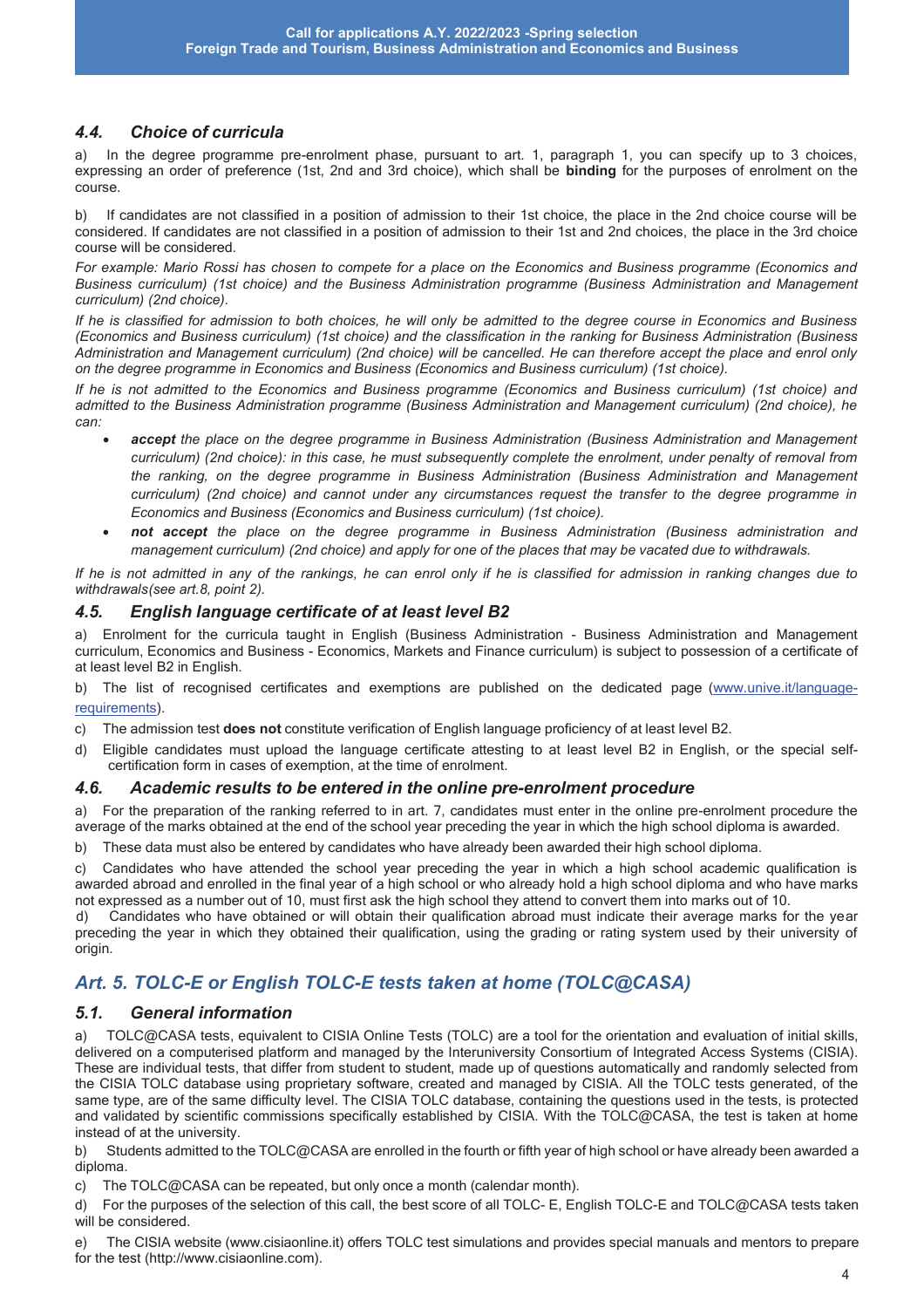#### *5.2. Test subjects*

a) The TOLC-E is made up of 36 questions (13 logic, 10 verbal comprehension and 13 maths). There are also 30 questions in English, whose results do not affect the score for the admission covered by this call.

The English TOLC-E is made up of 36 questions (13 logic, 10 verbal comprehension and 13 maths).

The questions on Logic and Verbal Comprehension test the candidates' aptitude rather than ascertaining knowledge acquired at high school. Therefore, they do not require specific preliminary preparation.

The maths section includes Number properties and operations on numbers (integers, rational numbers, real numbers). Absolute value. Polynomials (operations, factorisation). Algebraic equations and inequalities of first and second degree or reducible to these. Powers and roots. Exponentials and logarithms. Calculations with the use of logarithms. Fractional, irrational, logarithmic and exponential rational equations and inequalities. Literal calculation. Practical resolution of simple linear systems. Cartesian coordinates. Equations of straight lines and simple geometric loci (parabola, circumference, hyperbola, ellipse). Graphs of elementary functions.

The TOLC-E lasts 1 hour and 30 minutes. The English section involves an additional 15 minutes; the results of the English section do not affect the evaluation outlined in this call nor does it replace any language assessments required by the degree programme for admission. This section only constitutes a sort of self-assessment for the student and makes the test more interchangeable on national level with other test centres.

The English TOLC-E lasts 1 hour and 30 minutes.

b) The test result, with the exception of the English language assessment section of the TOLC-E, is determined as follows:

- correct answer 1 point;
- wrong answer minus 0.25 points;
- answer not given 0 points.

## *Art. 6. Sitting the TOLC@CASA test*

#### *6.1 Dates*

- a) Students can also take part in the Ca' Foscari selection by sitting the TOLC@CASA organised by another university.
- b) The TOLC@CASA dates organised by Ca' Foscari are:
	- · 29, 30 and 31 March 2022;
	- · 12, 14, 19, 20 and 21 April 2022.

#### *6.2. Obligations of candidates*

a) To sit the TOLC @ CASA, all the students must guarantee that they have the necessary equipment and that they have followed all the instructions given in the specifications that they sign and receive by e-mail at the time of registration. These specifications can also be found in the individual TOLC profile pages.

- b) Students must:
	- test both the PC and mobile device according to the instructions received after registering for the TOLC@CASA, i.e., perform the TOLC@CASA organiser tests on the PC and the virtual classroom tests on the mobile device;
	- prepare the right equipment for sitting the  $\text{TOLC}$ @CASA;
	- prepare the room in which they will sit the TOLC@CASA according to the CISIA instructions;
	- make sure that the PC and the mobile device are always connected during the TOLC@CASA, taking into consideration that the average data exchanged via the PC will be in the order of 50MB and those exchanged with the mobile device in the order of 1GB;
	- · upload a copy of an identity document to their TOLC profile, which will be viewed by the Virtual Classroom Commissioner; the uploaded file must provide a clear image and legible data, under penalty of exclusion from the TOLC@CASA.

c) In order for the TOLC@CASA to be considered valid, users must remain connected for the duration of the test, both with the PC and with the mobile device. Brief disconnections will be managed by the Virtual Classroom Commissioners, who will decide on each individual case.

d) Students must remain silent for the duration of the test to avoid disturbing the other candidates present in the virtual classroom. Students may use blank sheets of paper and a pen only. In the event of specific assigned aids, assistive devices will be permitted and therefore it may be possible to use a non-scientific calculator and/or teaching assistant.

e) The TOLC@CASA rules for students are available at the link: https://www.cisiaonline.it/area-tematica-tolccisia/regolamenti/regolamento-tolccasa/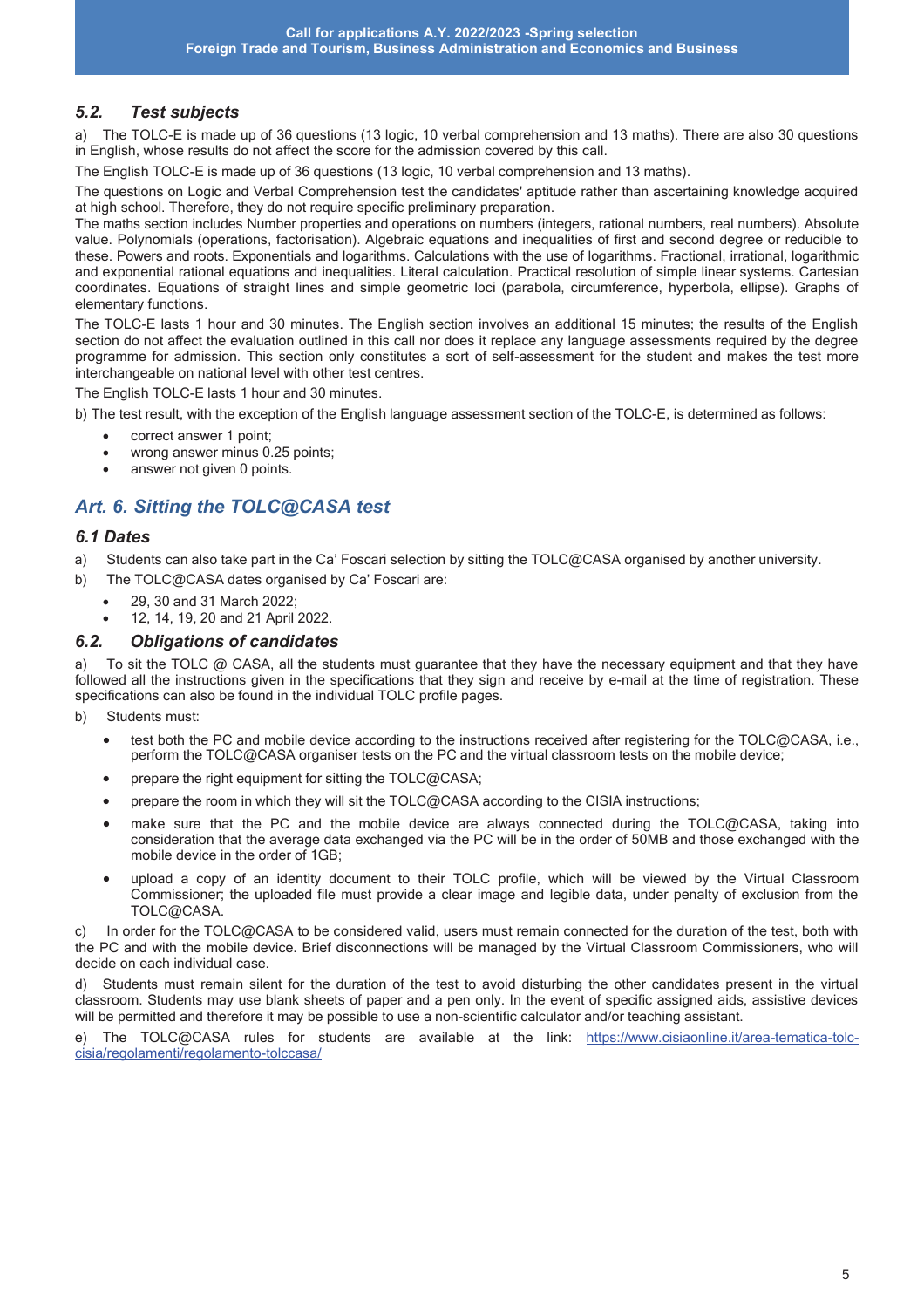#### *6.3. Support for candidates with disabilities and candidates diagnosed with specific learning disabilities (DSAs)*

a) The test is organised by the University taking into account the individual needs of candidates with disabilities, in accordance with Italian Law no. 104/1992 and subsequent amendments and students with DSAs pursuant to Italian Law no. 170/2010.

b) Should candidates with a disabilities or specific learning disabilities wish to use individualised methods for performing the admission test, they must submit a specific request, attaching the relevant certification, during the TOLC-E enrolment phase. Requests will be evaluated on the basis of the documentation presented. In particular:

- · candidates with disabilities can sit the admission test using the necessary aids and with additional time relative to the specific disability;
- candidates with specific learning disorders (DSAs), as referred to in Italian Law no.170/2010, shall benefit from additional time for completing the admission test. In cases of particular certified serious disability, further measures are possible to ensure equal opportunities in completing the test.
- c) Candidates must submit the request for aid during the online pre-registration for the TOLC-E and:
	- state the type and degree of disability/disorder:
	- specify any special features of the aid requested;
	- · attach a certification/diagnosis attesting to having the disability/disorder declared in .PDF format.

#### *Art. 7. Rankings*

1. Candidates shall be included only in the rankings of the degree programmes for which they have correctly pre-enrolled, following the procedures described in art. 4 above.

2. Only candidates who have passed the TOLC-E or English TOLC-E test, including via TOLC@CASA, within the deadlines set out in this call for applications shall be eligible.

3. Candidates who expressed more than one preference in the enrolment phase shall be classified in the rankings for all the choices made but can accept the place and enrol only for the choice for which they are classified in a position of admission, in the order of preference expressed, regardless of the position achieved in the ranking for lower preferences.

The ranking is drawn up for the purpose of this call based on the score obtained in the TOLC-E, excluding the score obtained in the English language section, or in the English TOLC-E.

5. In the event of a tie, priority is given to the candidate with a higher average score calculated on the basis of the criteria indicated in art. 4, point 46 above. In case of further tie, priority is given to the younger candidate.

6. The rankings shall be published on **3 May 2022** at 4 pm on the University website (www.unive.it), following the path *Academics and services> Bachelor's and Master's degrees,* selecting the chosen degree programme, then selecting *Enrol*> *Evaluation results*. The admission results will be linked to the pre-enrolment number received during the pre-enrolment phase. The persons concerned shall not be notified by the university in writing or by telephone.

7. The ranking will also show verification of the preparation required for access to the degree programmes in Economics at Ca' Foscari University, as specified in the art. 10 below.

## *Art. 8. Acceptance of the place*

#### *8.1. Acceptance of the place*

a) Candidates classified for admission in the ranking must accept the place through the dedicated online procedure by **10 May 2022.** 

b) The acceptance procedure consists of two steps:

- compilation of the online pre-enrolment application;
- payment of the pre-enrolment fee of €200.00. This fee is non-refundable, even in the event of failure to enrol.

c) **Compilation of the online pre-enrolment application:** candidates must log in to the Reserved Area of the website following the procedure used for the pre-enrolment procedure and select **Immatricolazione**> corsi ad accesso programmato. After choosing the degree programme, candidates must upload a passport-size photograph in .JPG format to complete the enrolment application procedure.

d) **Payment of the pre-enrolment fee**: at the end of the pre-enrolment application, candidates will see a "payments" button for the guided payment procedure.

e) Candidates classified for admission in the ranking who do not accept the place in the manner indicated above shall be considered to all intents and purposes to have withdrawn from application.

f) Any places vacated following withdrawal shall be made available via repechage, according to the methods indicated below.

#### *8.2. Repechage procedure and ranking changes due to withdrawals*

- a) On **17 May 2022** at **4 pm**, a notice will be published on the University website with the number of places still available.
- b) Eligible candidates who have obtained a score on the test of at least 9, who have not yet accepted a place on one of the courses listed in this call for applications and who are interested in being assigned a place must submit a repechage application from **17 to 19 May 2022**, selecting the dedicated option within the reserved area under the item "Admission test".
- c) The repechage ranking shall be published on the university website on **25 May 2022 at 4 pm**.
- d) Candidates admitted to the repechage ranking must accept the place in the manner indicated in art. 8.1 by **30 May 2022.**
- e) On **7 June 2022**, a notice shall be published on the University website showing the number of places still available and the procedures for accepting places for candidates still classified for admission in the repechage list.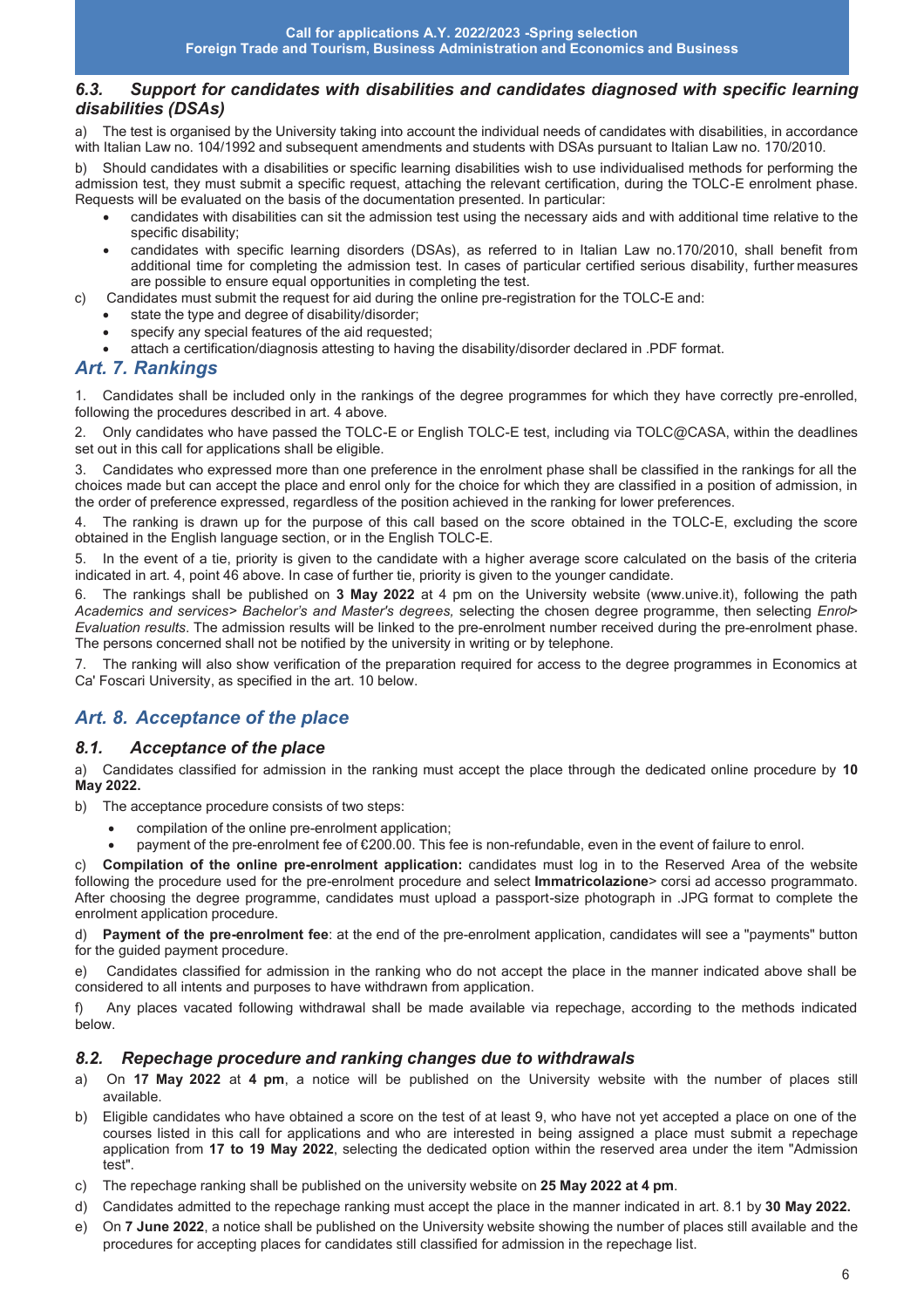#### *8.3. Withdrawal*

a) Candidates classified for admission in the ranking who do **not** accept the place in the manner indicated above shall be considered to all intents and purposes to have withdrawn from application but may participate in the summer selection.

### *Art. 9. Enrolment*

#### *9.1. Deadlines for enrolment*

a) Candidates who have successfully accepted the place in the manner indicated above must enrol, under penalty of removal from the ranking, between **1 July** and **1 August 2022**, according to the procedures described below.

#### *9.2. Enrolment procedure*

- a) Enrolment may only be performed according to the procedures outlined below.
- b) The enrolment procedure consists of two steps:
	- · updating the enrolment application;
	- payment of the first instalment of tuition and fee payments.

c) **Updating the enrolment application:** candidates must log in to the Reserved Area of the website in the same way as for the pre-enrolment procedure and select "Immatricolazione" (Enrolment) and click on "Modifica domanda" (Edit application). Candidates must upload:

- · where held, language certificates of proficiency in English level B1;
- for those enrolling for curricula taught in English, language certificates of proficiency in English level B2 or selfcertification in cases of exemption;
- disability certification for students with degree of disability of 66% or more, with the right to exemption from university fees, or with degree of disability of between 50% and 65%, with the right to reduced fees;
- · for students with academic qualifications achieved abroad, any documentation that the candidate was unable to produce during the assessment of admission requirements through the specific online procedure apply.unive.it;
- in the case of a non-EU students residing in Italy, a copy of the residence permit:
- any other documents useful for enrolment.

d) **Payment of the first instalment of tuition and fee payments**: candidates must log in to the Reserved Area of the website Area in the same way as for the pre-enrolment procedure and select **Immatricolazione** (**Enrolment**). Candidates will see a "payments" button for the guided payment procedure. The first instalment of tuition and fee payments will be deducted from the pre-enrolment fee paid upon acceptance of the place.

e) Students who are entitled to do so may pay the already reduced amount of the first instalment in accordance with the administrative provisions available at www.unive.it/tuitionfees.

f) Once the first instalment is paid and enrolment has been completed, this amount cannot be refunded in any circumstances.

g) Non-EU students residing abroad and students with a qualification obtained abroad must also have had their academic qualifications assessed via the special online procedure and must enrol within the deadlines given in point 9.1 of this article. For information, please contact the Welcome Department (welcome@unive.it).

#### *9.3. Completion of enrolment*

a) Updating academic qualification information and paying the first instalment **do not lead to the automatic enrolment** of the student. Enrolment will be completed within **seven working days** following payment and notified via email.

#### *Art. 10. Verification of Additional Learning Requirements (OFA) and the required language proficiency*

1. Degree programmes in Foreign Trade and Tourism (Foreign Trade and Tourism Economics curricula), Business Administration (Business Administration curriculum) and Economics and Business (Economics and Business curricula), require adequate knowledge of mathematics and at least B1 in English.

2. Degree programmes in Business Administration (Business Administration and Management curriculum) and Economics and Business (Economics, Markets and Finance curricula), require adequate knowledge of mathematics and at least B2 in English.

3. The TOLC-E or English TOLC-E test is used to verify the required mathematical knowledge but does not verify proficiency in English.

4. Candidates who are selected without having achieved the minimum total score of **4** out of **13** in the mathematics section of the TOLC-E or English TOLC-E may enrol, however they will be assigned an Additional Learning Requirement (OFA), to be recovered before taking the mathematics and statistics, economics, business exams, and in any case by 30 September of the year following enrolment.

5. The methods for recovering OFAs are available on the University website (www.unive.it), following the path *Academics and services>Bachelor's and Master's degrees,* selecting the chosen Degree programme, then *Study*> *OFA and Eligibility.* 

The mathematics OFA is also considered to have been recovered if the candidate passes the SAT or GMAT with a section score of at least 535 out of 800 in the SAT Maths test or at least 42 out of 60 in the GMAT Quantitative test*.*